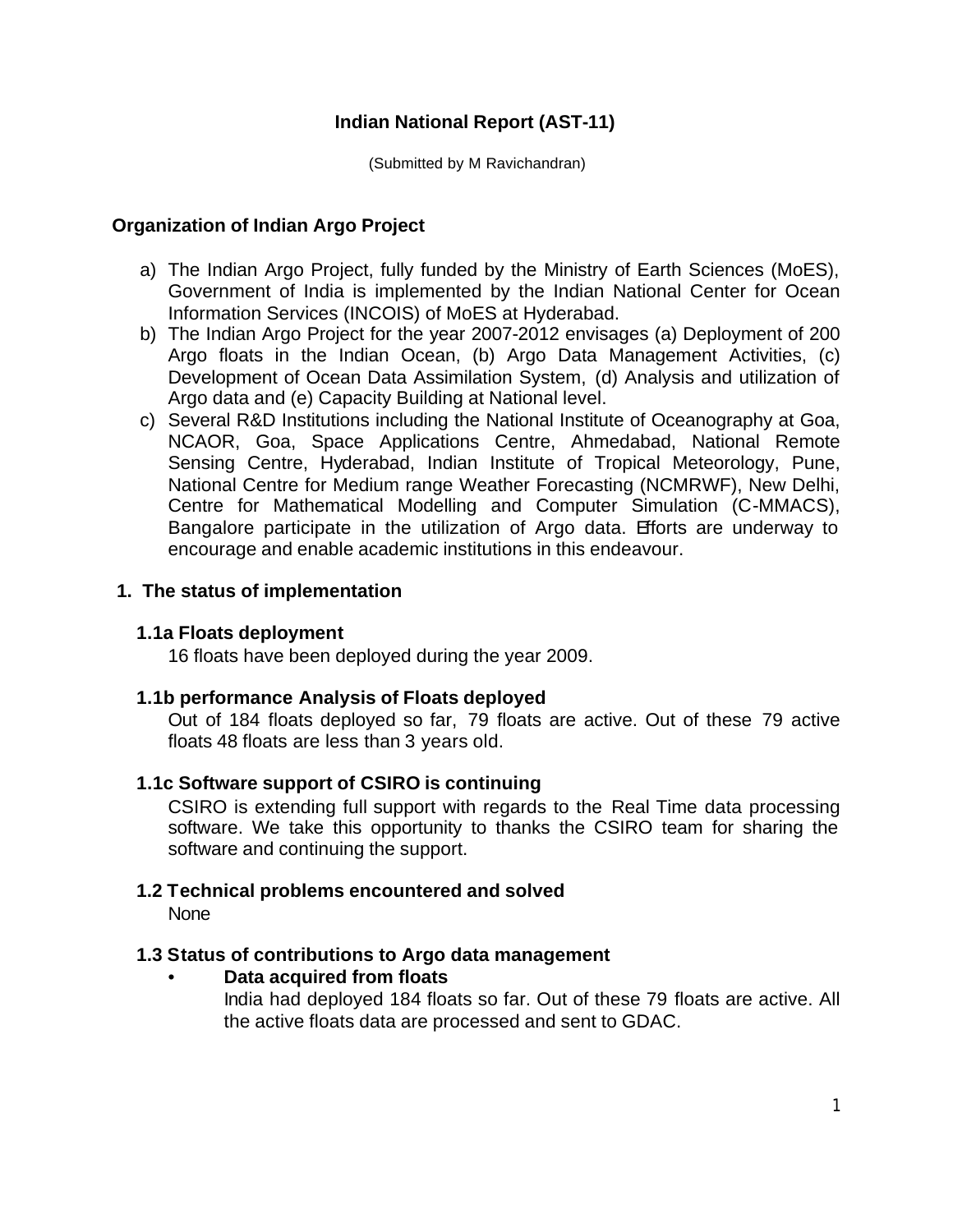# • **Data issued to GTS**

Presently we do not have GTS access and hence we are not able to send Indian floats data to GTS. Upon our request CLS ARGOS is continuing to send Indian floats data in TESAC format to GTS.

# • **Data issued to GDACs after real-time QC**

All the active floats (79) data are subjected to real time quality control and are being sent to GDAC.

### • **Web pages**

INCOIS is maintaining Web-GIS based site for Indian Argo Program. It contains entire Indian Ocean floats data along with trajectories. Further details can be obtained by following the link:

http://www.incois.gov.in/incois/argo/argo\_home.jsp.

### • **Statistics of Argo data usage**

Argo data is widely put to use by various Organisations/ Universities/Departments. INCOIS Argo web page statistics (for the past one year) are as shown below

| Page           | <b>Hits</b> | <b>Visitor</b> |
|----------------|-------------|----------------|
| Argo Web-Gis   | 3210        | 1291           |
| Data downloads | 7487        | 421            |
| Live<br>Access | 582         | 117            |
| Server         |             |                |
| Argo products  | 811         | 267            |

# **1.4 Status of Delayed Mode Quality Control process**

- INCOIS started generating and uploading D files to GDAC form July 2006, and as of today, profiles belonging to all eligible floats have been subjected to DMQC. John Gilson's GUI is extensively used at different stages of DMQC. It is appreciated that he extended whole hearted support in setting up the GUI and slight modifications required due to platform change.
- Number of Real time profiles from INCOIS DAC : 22,763.
- Number of Delayed Mode profiles from INCOIS DAC: 12159.
- 53 % of FLOATS are DMQCied.

Major hurdles for DMQC are

Lack of CTD profiles from North Indian Ocean is still a critical problem when decision is to be taken for the complicated cases.

### **1.5 Trajectory files status:**

A total of **180 trajectory** netcdf files were processed and uploaded to the GDAC. The process of generation of trajectory netcdf files undergoes quality checks like position, time, cycle number, etc., and corresponding quality status is assigned to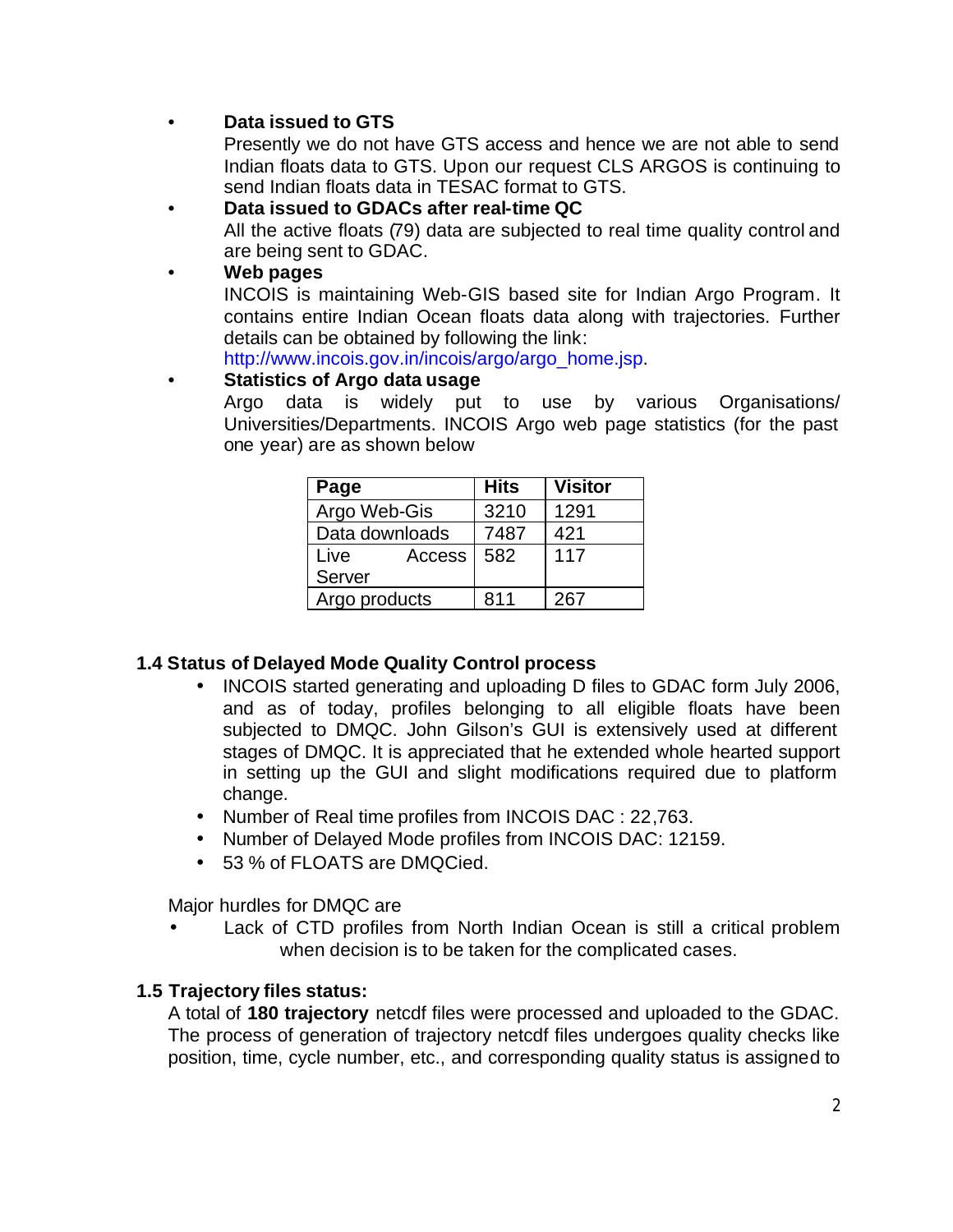each parameter. Finally a visual check is performed to verify that there are no missing cycles without cycle numbers and to check the surface time intervals.

### **2. Present level of and future prospects for national funding for Argo including a summary of the level of human resources devoted to Argo.**

Indian Argo Project is a 5 year Program from April 2007 to March 2012 fully funded by MoES, Govt. of India. Funding is secured upto 2012 for deployment of 200 Argo floats (40 floats per year), Data management activities, Data analysis, etc.

### **3. Summary of deployment plans (level of commitment, areas of float deployment)and other commitments to Argo (data management) for the upcoming year and beyond where possible.**

India committed to deploy floats in North Indian Ocean wherever gap exists. Also plans to deploy few tens of floats in the Southern Indian Ocean. Received 15 floats with Iridium communication with standard CTD and these floats will be deployed in the equatorial Indian Ocean during July 2010. Another 30 floats are planned to procure and deploy where the gap exists in Indian Ocean (10 floats in Southern Ocean). After ascertaining the gap region and cruise plan of MoES research vessels, these floats will be deployed.

### **4. Summary of national research and operational uses of Argo data as well as contributions to Argo Regional Centers.**

- Argo data has been widely utilized to understand the Indian Ocean dynamics, especially Dipole event, understanding the monsoon system in relation to heat content, buoyancy flux of the Indian Ocean and for validation of OGCM.
- Efforts are underway to assimilate argo data in OGCM to realize operational forecast of ocean variables Indian Ocean region.
- INCOIS is hosting Indian Ocean ARC, wherein all floats data from Indian Ocean region are archived and distributed apart from many products

**5. Issues that your country wishes to be considered and resolved by the Argo Steering Team regarding the international operation of Argo. These might include tasks performed by the AIC, the coordination of activities at an international level and the performance of the Argo data system. If you have specific comments, please include them in your national report.**